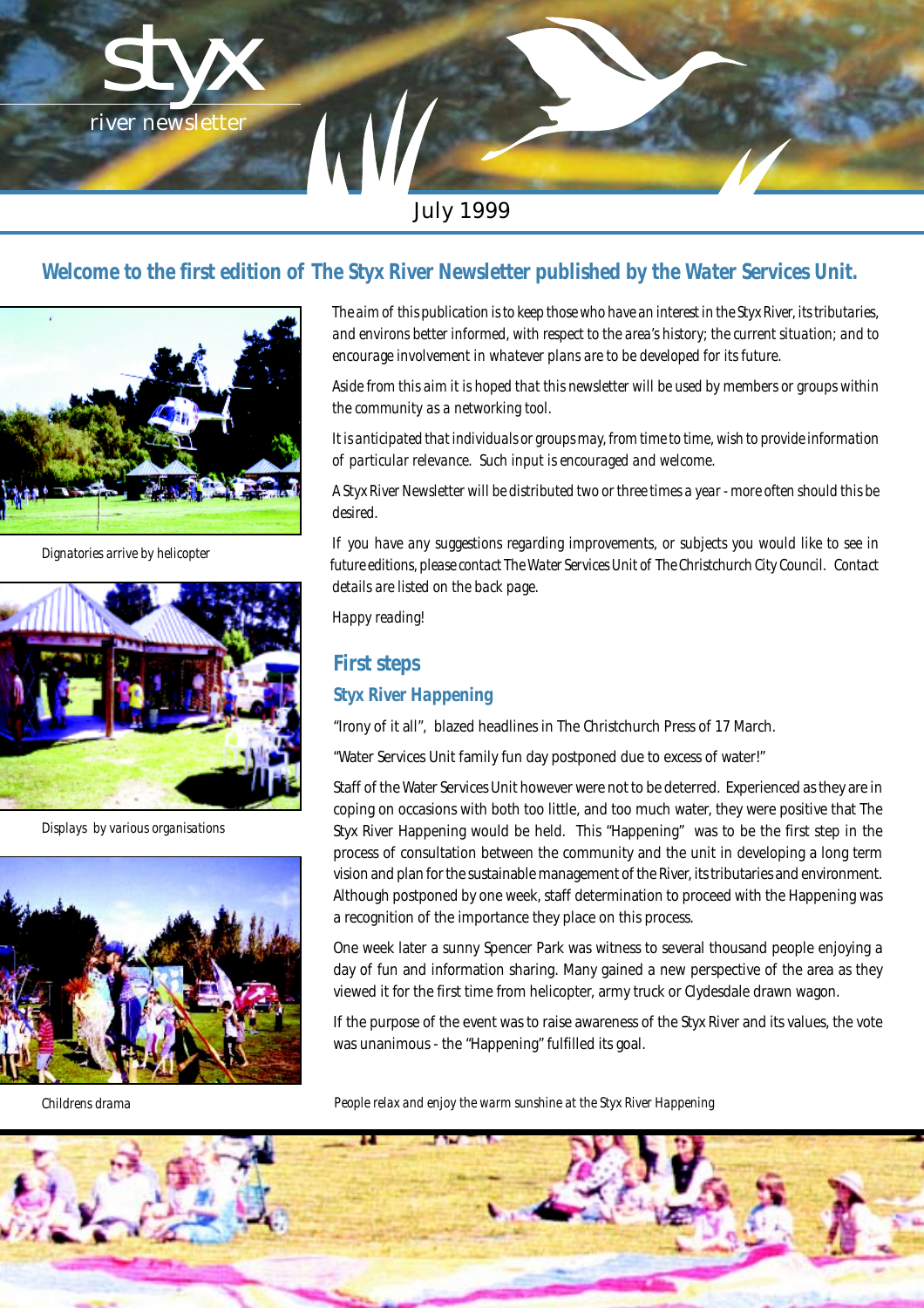# *Second Steps Styx River Workshop*

Families arriving at the newly opened Styx Mill Reserve on Sunday, April 11 were curious about the large stripped marquee which, like a mushroom, had appeared overnight. Inside members of the community, staff of the Water Services Unit and others with a concern for the Styx River, swapped ideas and identified issues that they felt would impact on future development of the area. With the River gently flowing only metres from the canvas flap it was an appropriate setting for the continuation of the community consultation process.

Issues identified included:

- River control (including flooding & maintenance)
- **Conservation**
- Recreational interests
- Development interests
- Public access
- Property owners interests
- \* History of the area

Currently a full report of this workshop is being prepared and will be available shortly.

Please contact the Water Services Unit if you would like a copy. Contact details on back page.



*Styx River Workshop Harewood Spencerville*

## *Retracing our Steps The City Plan - The Process to date*

This lengthy statutory process began with a series of documents being released for public comment. These provided the basis for the proposed City Plan.

The Plan, prepared by the Christchurch City Council in accordance with the Resource Management Act 1991, consists of 3 volumes plus planning maps and was released to the public in 1995.

The public was then invited to make submissions on the proposed City Plan, and these submissions were circulated for further public comment.

Following this process, a series of hearings was held, with the resulting Council decisions being released on May 8 and 29, 1999.

Any submitter who did not agree with the Council's decision then had fifteen days in which to lodge an appeal with the Environment Court.

## *Decisions affecting the Styx River*

A number of decisions were made that relate to the Styx River and its catchment areas.

Decisions regarding rezoning rural land to residential are highlighted in red on the accompanying maps of Brooklands, Spencerville, Belfast and Harewood.

If you require more information regarding decisions made by Council please contact either the Civic Offices or your local Council Service Centre.

### *The Styx River Community Consultation Process*

While it is important to understand that the City Plan process is a statutory requirement that Christchurch City Council has followed for a number of years, the consultation process currently being undertaken between the community and the Water Services Unit is a non-statutory pro-active initiative. This process provides opportunity for the community and the Water Services





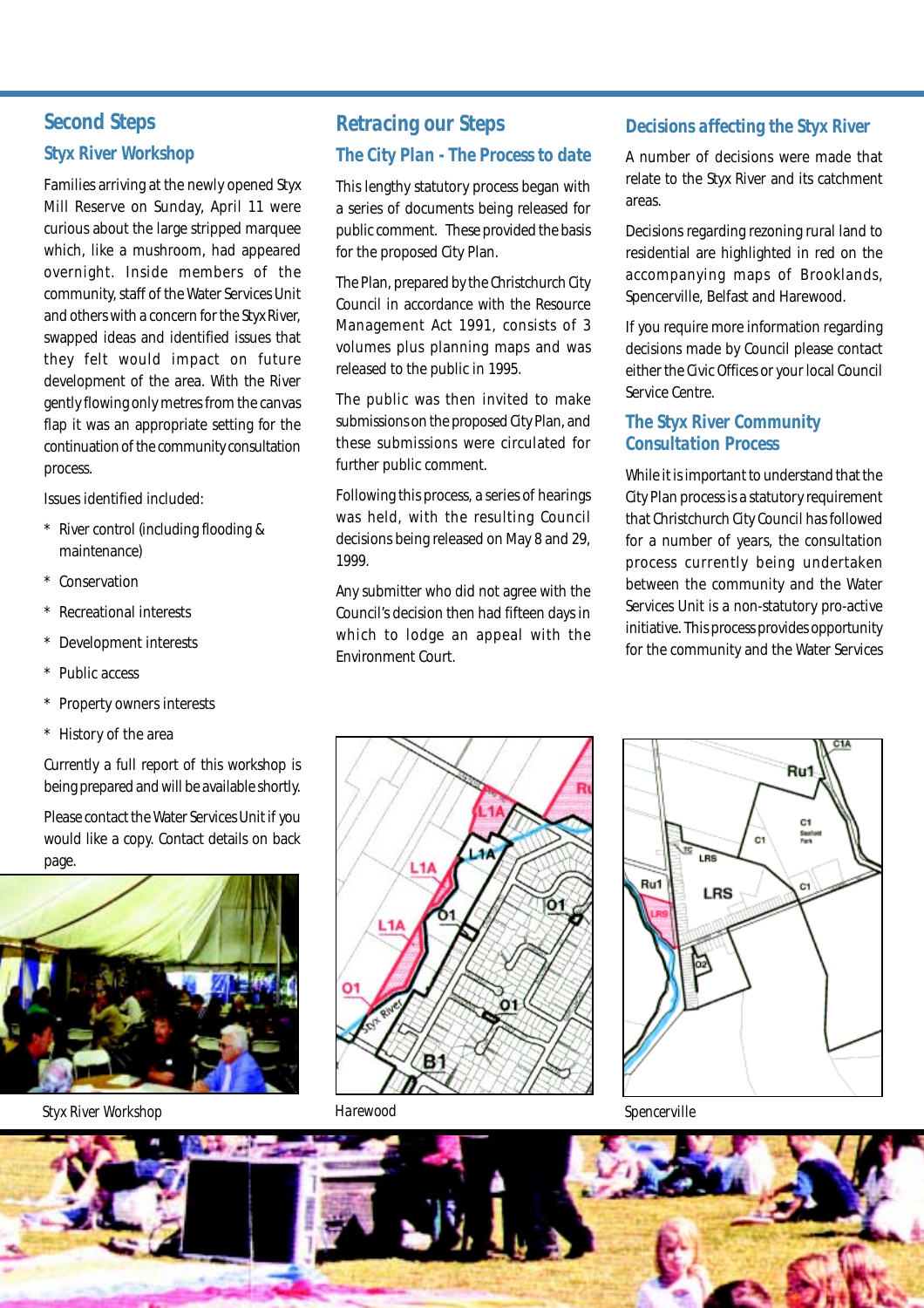

#### *Brooklands*

*Rural Land rezoned to Residential as part of the City Plan process*

Unit to work together in partnership in order to:

\* have an influence on the way the City Plan's objectives and policies are to be implemented in the area

\* develop understanding of the values that the community consider are important in the management of the waterways and wetlands unique to this area

\* help by providing information that will influence future planning decisions

## *Continuing Steps*

## *Response to Community Requests:*

*"Friends of the Styx River" and the History of the Styx*

A considerable number of people have indicated they would be interested in being part of one or both of these initiatives. A meeting will be held on 10 August at which both groups can be formed and discussion begin as to their respective objectives and tasks.





#### *Focus Group Discussions*

A series of meetings with special interest groups is already underway. If you, or your group, would like to be part of this process please contact

Marivee McMath, tel 332 3142, fax 332 3128, e-mail marivee@lynx.co.nz.

#### *Styx River*

A meeting will be held in the Papanui Service Centre, Cnr Langdons Rd & Restell Street on Tuesday the 10th of August 1999

Programme commencing at 7.15pm

7.15pm Friends of the Styx River

Formation of a "Friends of the Styx River" interest group

8.30pm History of the Styx

Formation of a community group to contribute information and research information about the Styx River and adjacent area

9.45pm Supper (provided) 10.00pm Conclusion

If you have any queries regarding this meeting please contact Tracy Young. Tel (03) 371 1319

#### *Styx River Meeting*